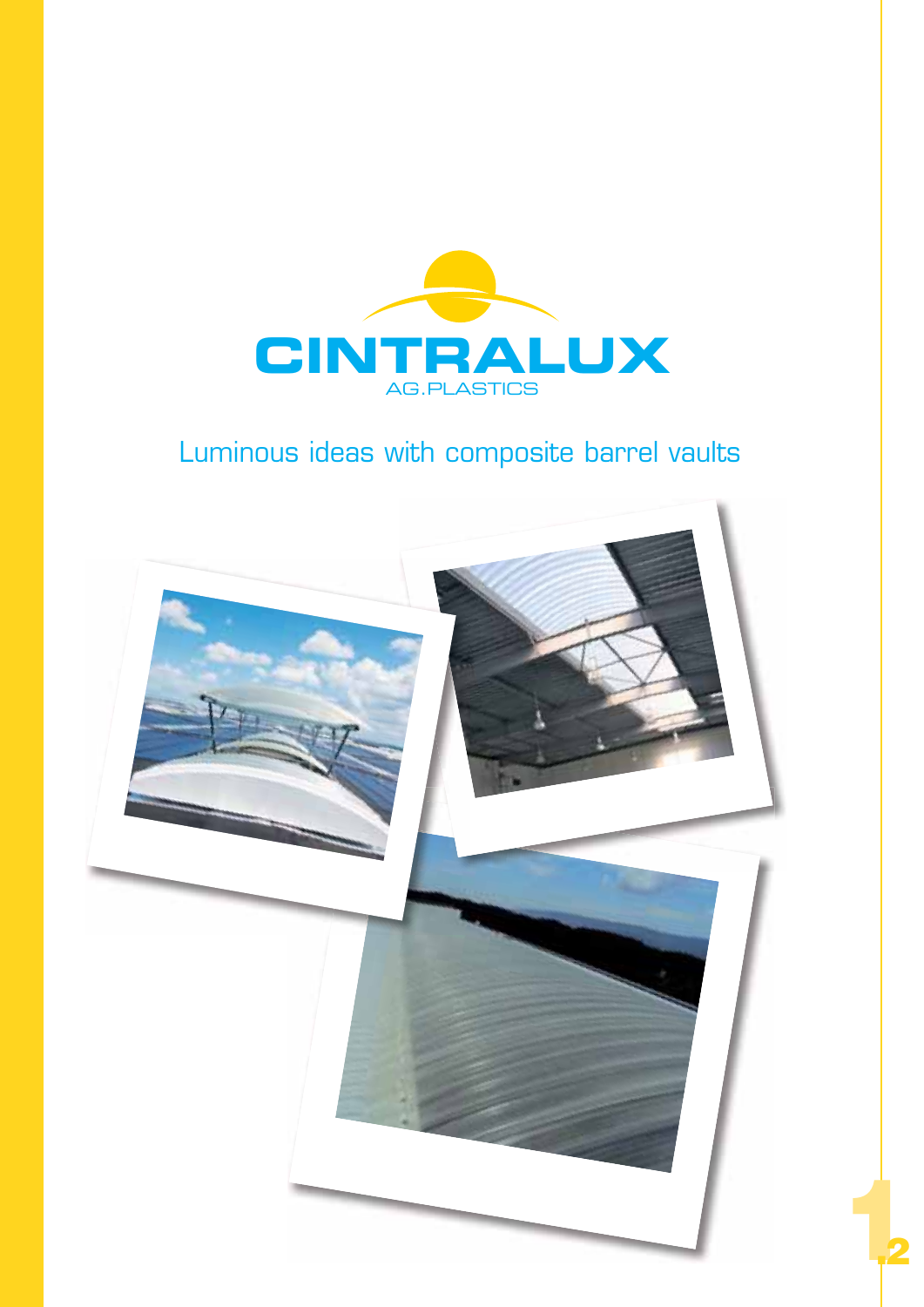

The construction industry has already recognised the advantages of natural light for many years. Our Cintralux® barrel vaults offer the perfect solution :

- Entirely self-supporting for spans up to 4 m width and limitless in the length
- Simple, fast assembly on the basis of standard elements.
- Self-supporting construction calculated according to the current norms for wind and snow load
- Suitable for the construction of new buildings as well as for refurbishment
- Extremely high chemical resistance, adjusted to an industrial environment
- Self-cleaning
- High and permanent light performance with equal spread of light
- Perfectly suitable to incorporate Cintramax CE SHE (Smoke and Heat Extraction) EN 12101-2
- Hailproof: 20 years hailproof guarantee against normal hail damage
- Attractive price = with respect of the budget
- Meets the European norm ENV 1187







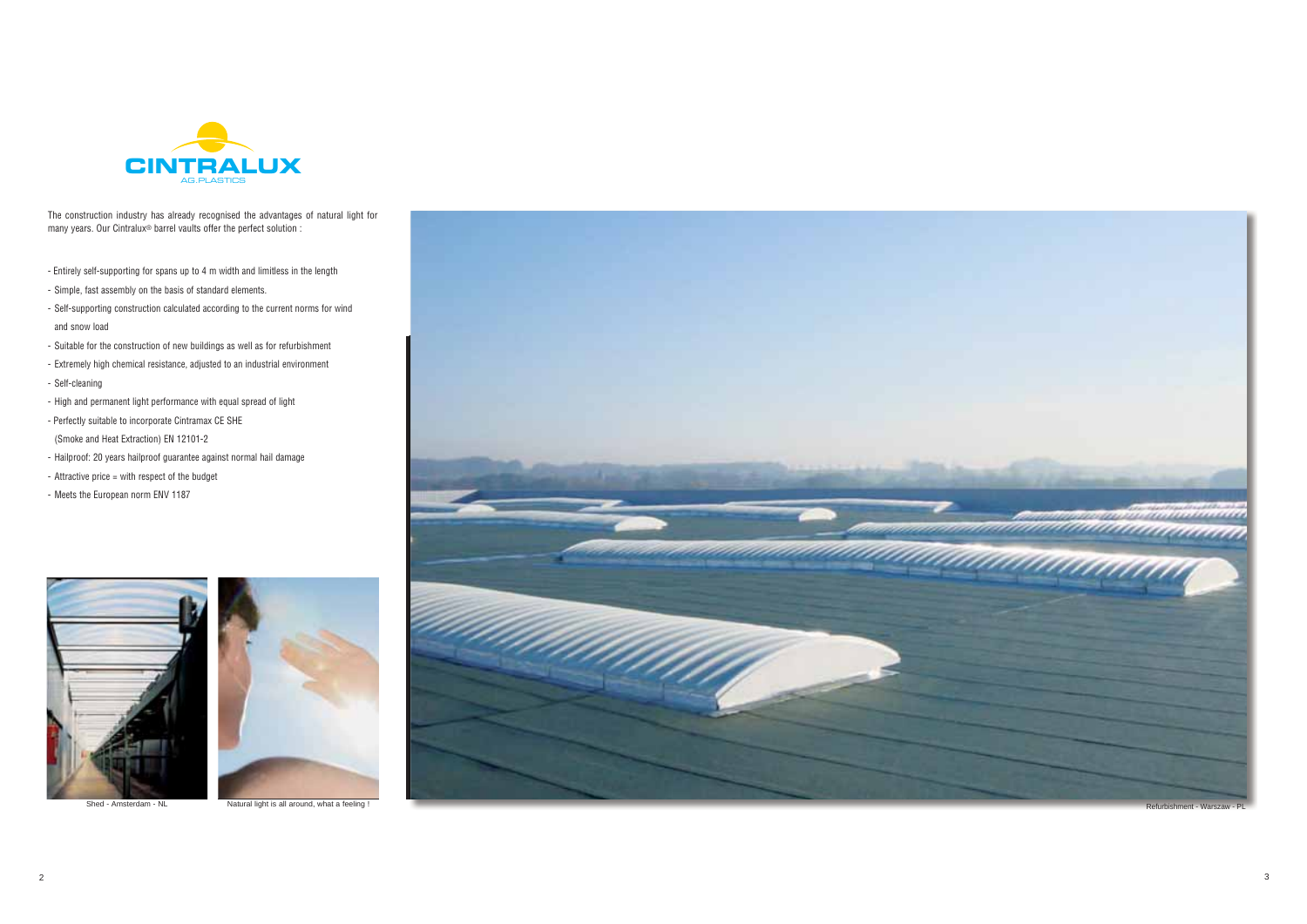



5



# **The infallible barrel vault for the industry**



## 1. Sheets

The Cintralux ® GRP barrel vault is composed of moulded and centred transparent sheets, which interlock. These sheets are fixed in a single- or double- walled way. The choice of the sheets is determined upon the desired purpose. You can make your choice by using the streamschemes for the outer sheet (OS) and the inner sheet (IS) (see scheme 1 and 2). If you opt for 1200 Joule, both the IS and OS must be of the type 1200 Joule. All the outer sheets are standard manufactured in Longlife.

### 2. End panels

The end panels are manufactured in the same glassfibre reinforced resins as these of the sheets, but in opaque. You can opt for single- or double- walled end panels. The latter are insulated with 20 mm PU-foam.

#### 3. Assembly accessories

The needed assembly accessories are also delivered, depending upon the type of curb (timber or metal), including the decay - free sealing tape in PE. If you use a non-bituminous roof membrane, we recommend the "Z"-assembly. The manufacturer delivers also the assembly accessories for the end panels.



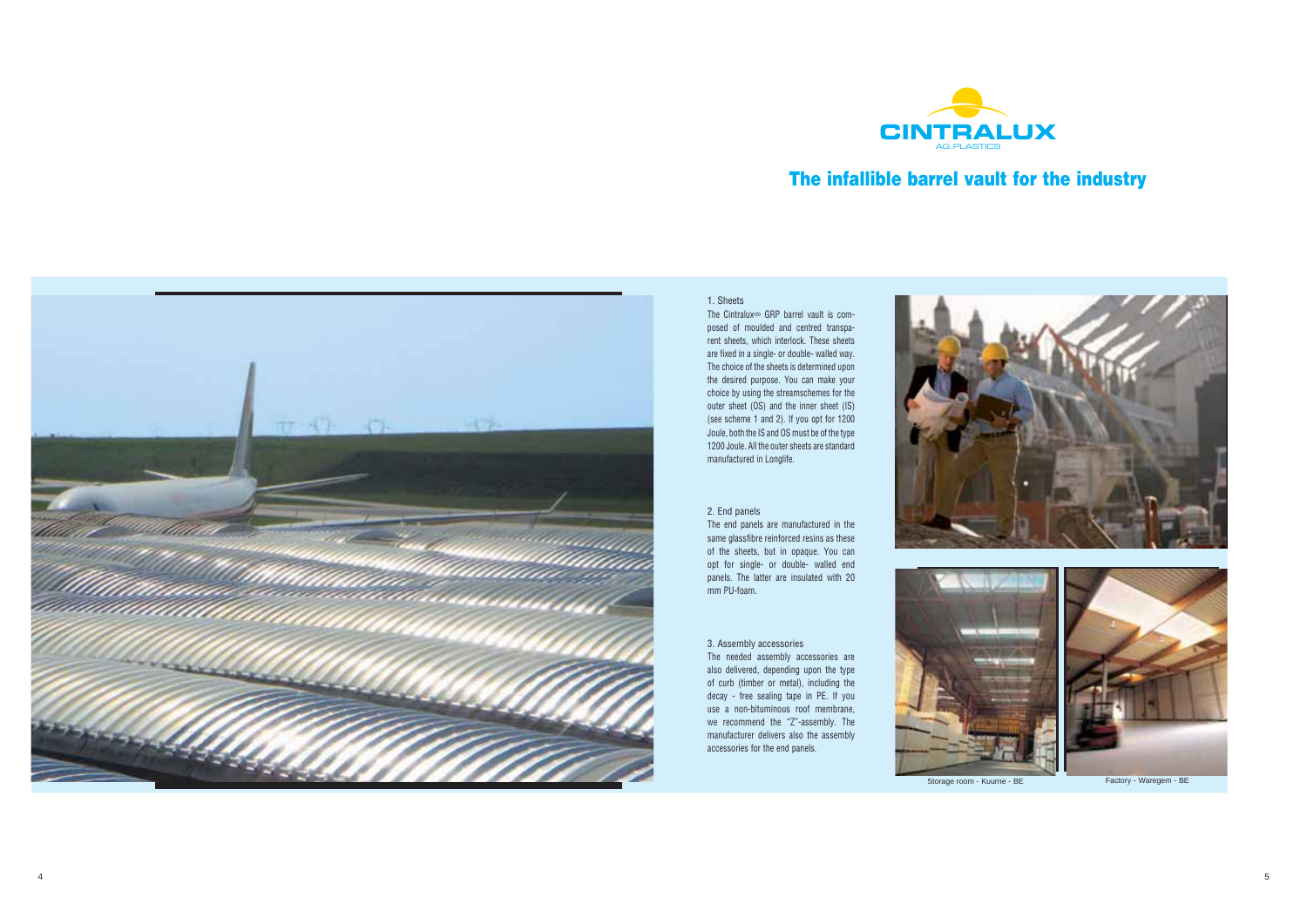

# **Luminous ideas throughout the years ...**







Refurbishment - Zürich - CH Refurbishment - Colombes - FR



Workplace - Waregem - BE

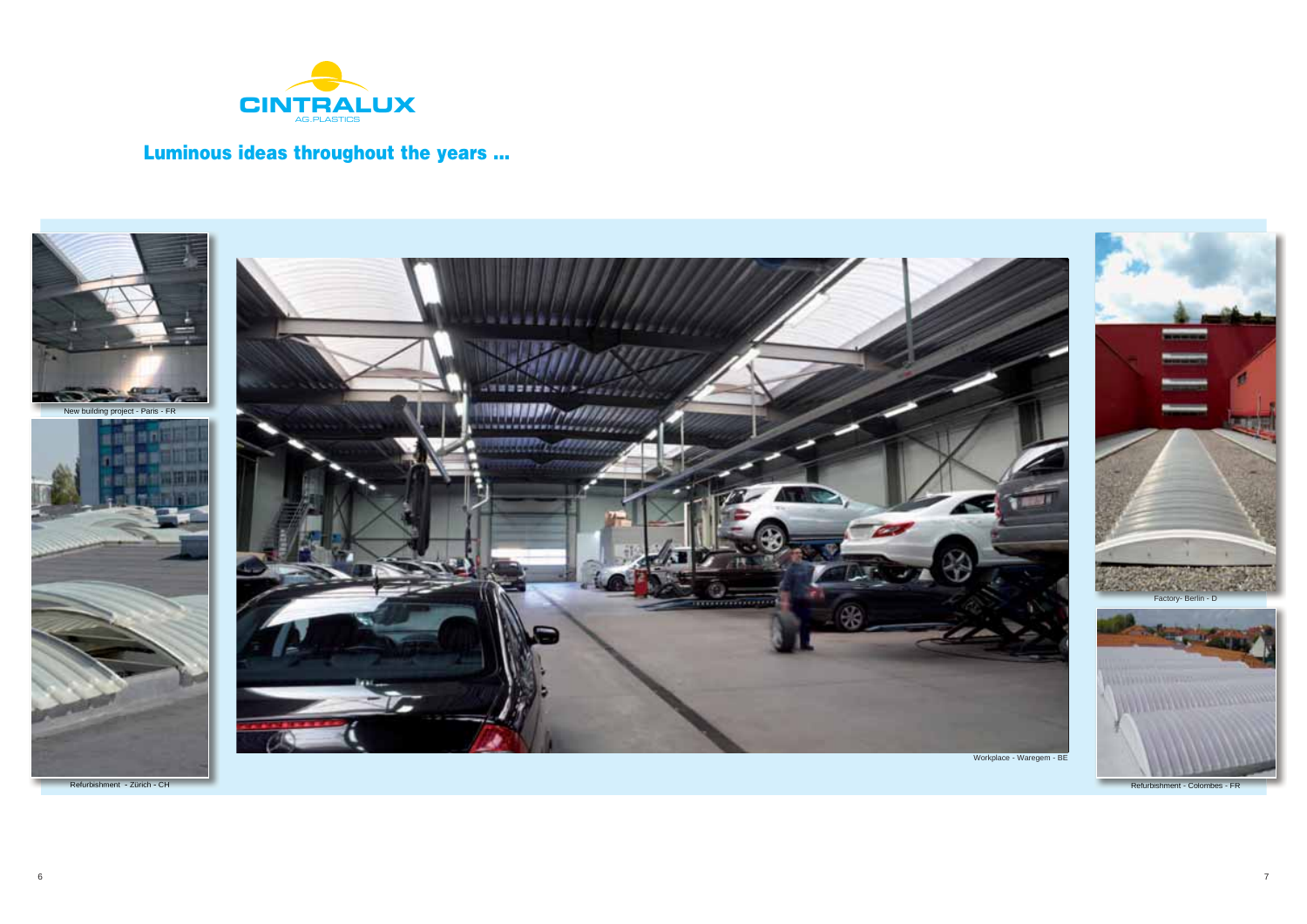

# **Natural light has priority.**



## ADVANTAGES:

1. Barrel vaults give 3x more light than a similar surface in vertical glazing

Factory Zeebrugge before refurbishment

- 2. Barrel vaults ensure an optimal spread of light
- 3. Natural light is free: you regain the purchase of the Cintralux® within 5 years
- 4. Natural light increases productivity

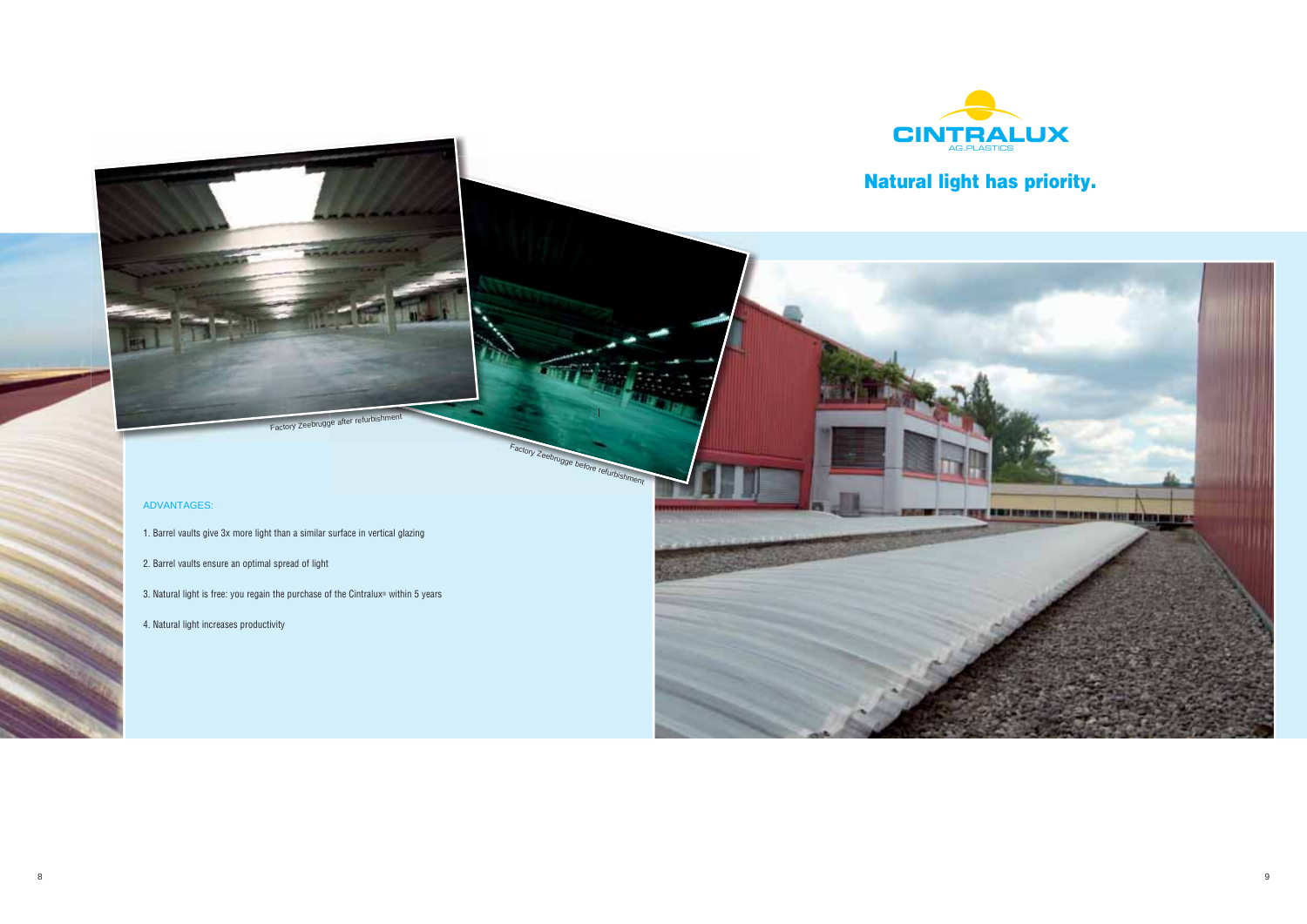

All the outer sheets of the Cintralux® GRP are always manufactured in Longlife. The Longlife barrel vault offers you all the advantages of the composite barrel vault and ensures the preservation of the initial colour- and light transmission. When using the coextrusion PET-film with the extreme UV-stable top layer, the Cintralux® barrel vault keeps its aesthetical aspect even after many years of outside exposure. Moreover, the surface remains very shiny, which gives a self-cleaning effect when it rains.

## ENV 1187

The barrel vault, which meets the new European fire norm.

### 1200 JOULE

Many European countries demand permanent security for maintenance personnel on roofs. The severest regulations rule in France and Switzerland, where the barrel vaults must resist an energy of 1200 Joule. This energy is caused by a weight of 50 kg falling from a height of 2,4 m on the barrel vault. The Cintralux® GRP 1200 Joule withstands this test with brio. (PV N° 2322.8-047 CEBTP)

## **HEATSTOP**

You find a completely renewed look on the barrel vault Cintralux® GRP Coolgreen. The Cintralux® GRP Coolgreen turns your space into a haven of peace. The pleasant green incidence of light provides a restful aspect. People are known to work better in such an environment. This improves both the atmosphere and productivity. The Cintralux® GRP Coolgreen operates as a filter because of its colour. Certain wavelengths, which cause heating, are stopped. The Cintralux® GRP Coolgreen gives your building a "fresh" aspect.













When a better climate is requested, you can opt for Heatstop. With the addition of heat-resistant additives to the composite resins, the extreme summer heat is tempered. The Heatstop gives a noticeable difference of heat accumulation in your building. You can easily recognise the reflective Heatstop shell on its pearl colour.

### COOLGREEN

# **The composite barrel vault "à la carte"**



## **LONGLIFE**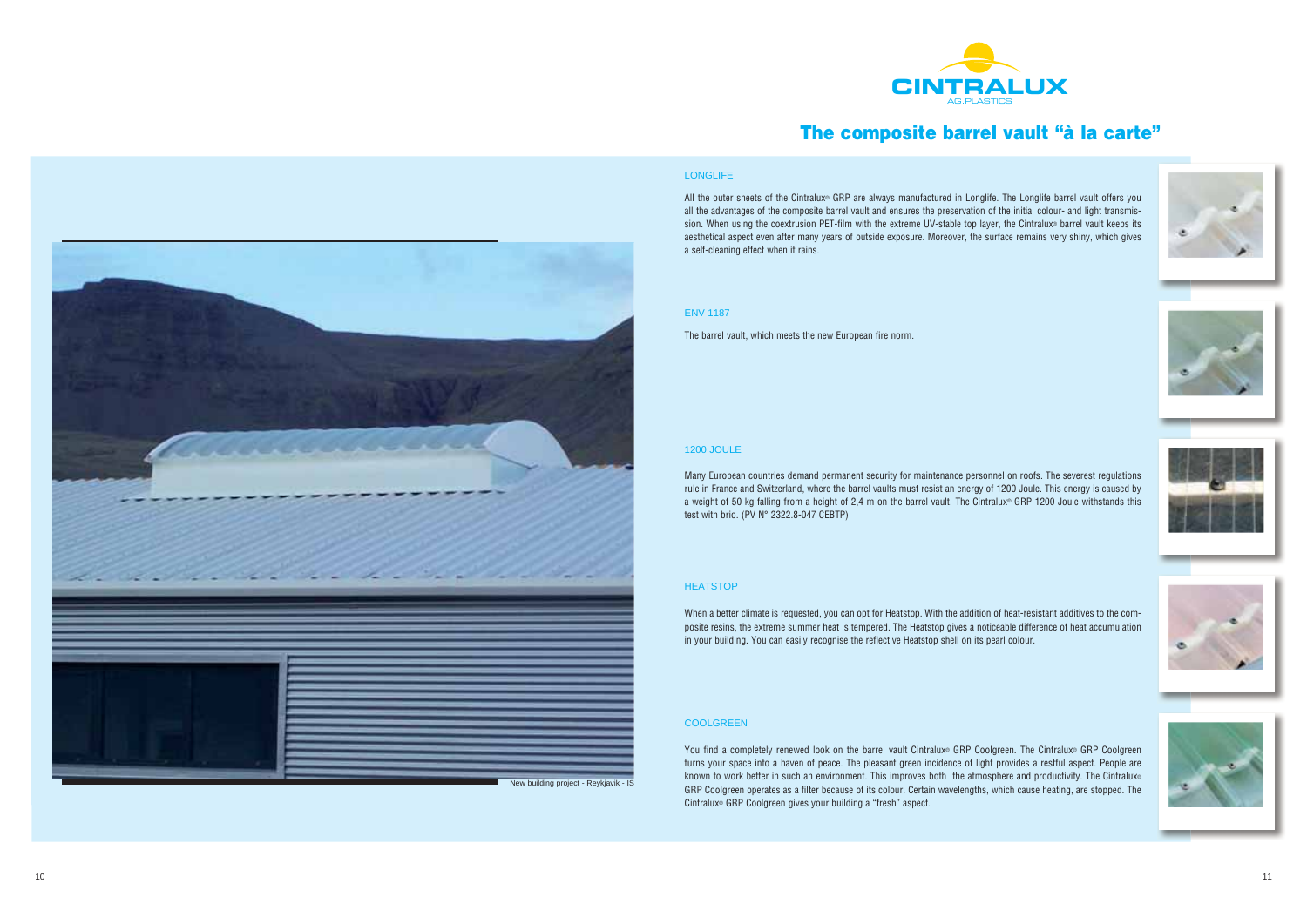**SHE - and ventilation systems: Cintramax® CE, Skyvent® & Cintrair®**



## CINTRAMAX® CE SHE according to EN 12101-2

The Cintramax® CE is a very aesthetical and highly efficient ventilation system. It can easily be incorporated in any Cintralux® GRP barrel vault. The opening sheet is lifted with a double scissor system to a height of 80 cm. When the Cintramax® is open, it drains a large volume of heat and stale air away. It offers a permanent protection against the sun, since the sheet is positioned exactly above the opening.

## SKYVENT® SHE

De Skyvent® is a slat system, which can be built into every Cintralux® GRP barrel vault. It also can be used as a freestanding ventilation system. Technical information is available on request .

## CINTRAIR® VENTILATION

The Cintrair® is a simple hatch, which can be opened on one side. It is built on one sheet of the barrel vault, which hinges on one side of the curb.This provides an oblique opening of 300 mm. The Cintrair® can be opened by means of a 230V AC motor with switch.





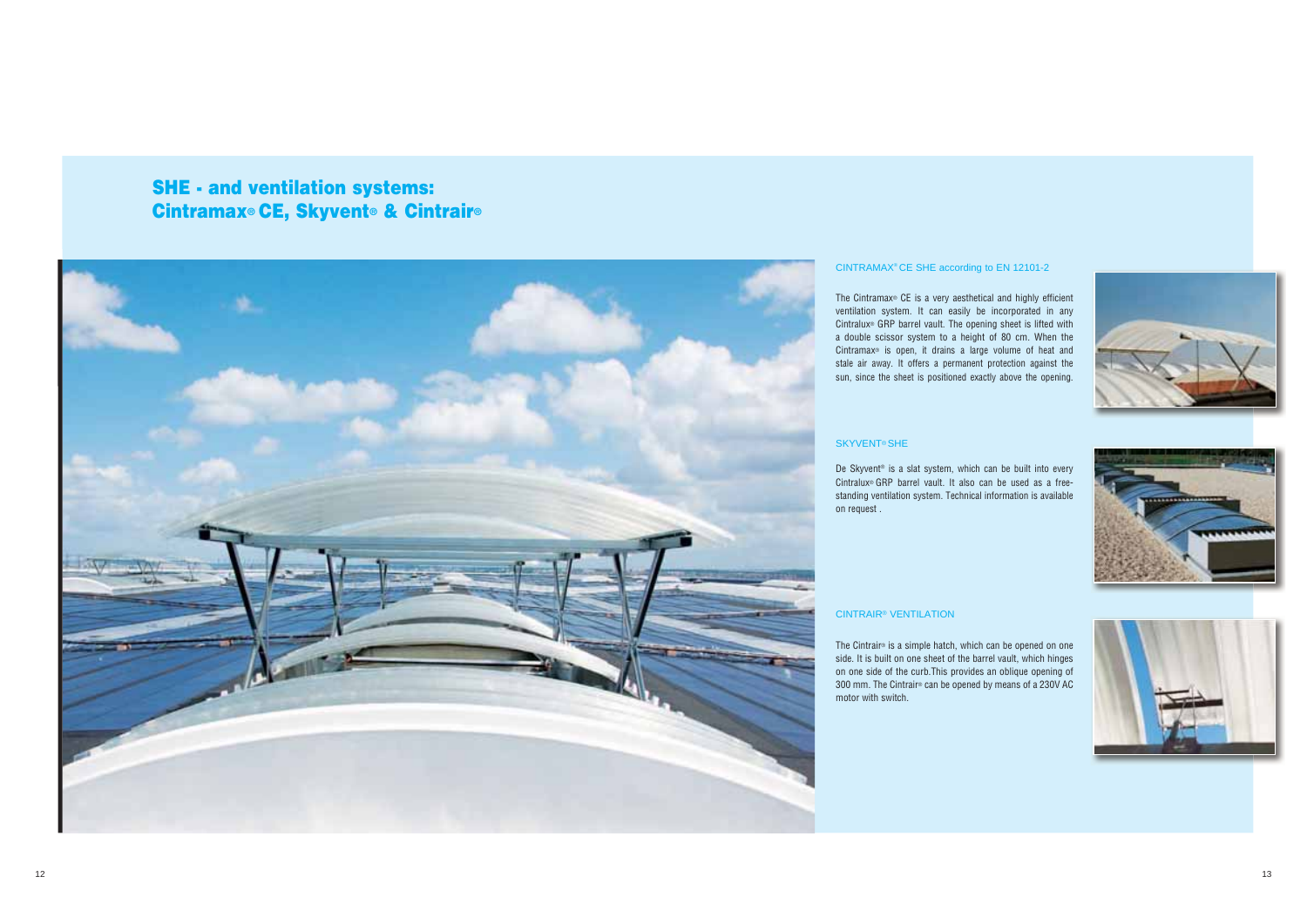## **CURBS FOR GRP-BARREL VAULTS**



## **TECHNICAL SPECIFICATION CINTRALUX ® GRP LONGLIFE**

## **OFFICIAL CERTIFICATES TECHNICAL SPECIFICATION CINTRALUX ® ENV 1187**

- The opaque end panels are made of the same materials and they have equal characteristics as the sheets. The thermal performances of the double - walled panel sheets
- are improved through the incorporated PUR-insulation.

*General product description:*

The Cintralux® GRP-barrel vault sheets are made of longitudinally profiled and centred sheets. The sheets are made of U.V. stabilised polyester resins. The outer shells have a standard surface finish consisting of a highly UV resistant LONGLIFE-film. The inner shells are completed with a MELINEX® polyester film. The addition of methylmethacrylate provides a better light transmission. The ENV 1187 execution provides an excellent fire retarding, which meets the European norm ENV 1187. This European norm applies to the roofing of buildings lower than 10 m. The sheets are mounted with the "Z" assembly on the curbs.

- The different elements are:
- The self-supporting Cintralux® GRP-sheets, with following characteristics<br>: Material
	-
	-
	-

- Profile: longitudinally profiled, radius 3150 mm.<br>- Mounting: with side overlap # single overlap # single walled # double-walled # mounted. - Outershell: # standard Longlife clear, light transmission 87%.

UV-stabilised polyester resins with

#### *Specific characteristics:*

| Mechanical characteristics      | Self - supporting up to 4 m width and unlimited in length<br>according to the current snow and wind loads<br>Hailproof. |
|---------------------------------|-------------------------------------------------------------------------------------------------------------------------|
| <b>Chemical characteristics</b> | Extremely high resistance against chemical influences and<br>the weather conditions.                                    |
| Thermal characteristics         | 3.0 W/m2.K                                                                                                              |
| <b>Fire characteristics</b>     | Meets the ENV 1187.                                                                                                     |
| <b>Dimensions</b>               | Sheets thickness: average 1.30 mm<br>Radius: 3150 mm                                                                    |
| Density                         | 2,165 kg/sg.m                                                                                                           |
|                                 |                                                                                                                         |

#### .10 EXTENT The works contain:

- # the manufacturing, delivery and the mounting of the reinforced glass fibre composite barrel vaults # including end panels # with opening parts.
- # the mounting of the Cintramax® SHE-systems (Smoke and Heat Extracting).
- # the mounting of the Cintrair® ventilation systems.
- # the manufacturing, the delivery and the mounting of the inferior construction with bevelled sides, in accordance with the manufacturers specifications
- # the manufacturing, the delivery and the mounting of the operating elements for the Cintramax® SHE-systems.
- # the manufacturing, the delivery and the mounting of the operating systems of the Cintrair<sup>®</sup> ventilation systems.
- .20 MEASURING CODE
- Per sq.m: daylight size x -width.
- Per unit: Cintramax® SHE-appliance Per unit: Cintrair® ventilation-appliance.
- .30 MATERIALS

The Cintralux® GRP is composed of different elements and accessories. These build up an entity and are delivered by the same manufacturer. The outer sheet is always in a longlife U.V. resistant execution.

glass fibre reinforcement.

# standard Longlife Coolgreen, light transmission 86%. # standard Longlife opal, light

transmission 63%. # ENV 1187 Longlife (always double-

walled, inner sheet in the same material). #1200 Joule sheet with internal body

impact reinforcement (always doublewalled, inner sheet in the same material).

# Heatstop Longlife (HS-LL) : infrared resistant sheet, filters 50% of the IR radiation.

self-extinguishing Longlife (SE-LL) : A1 (Class 1 - BS 476 - part 7), M2, with Longlife film  $#$  clear,  $#$  opal,  $#$ fire extinguishing execution class

Coolgreen, #1200 Joule, # Heatstop,

- standard Cintralux®:

Cintralux® also has the following fire certificates: -

Certificates on request

## The Cintralux®-barrel vaults have: - Aprobata Technicza AT-5-2194/96 - (Poland)

- Euroclass E
- U.K.: Class 3 (report 50144)
- France: M4 (N° B030491 CEMAT/2)
- Cintralux® fire retardant: U.K.: Class 1 (A1 in Belgium) (report 50143)
- France: M2 (N° B120347 CEMAT/1)
- Cintralux® ENV 1187: (report 010116P)
- EU: fire test in accordance with the European norm, roofing of buildings lower than 10 m
- Cintralux® Hungary (report 607 - 185/1/2002)
- Body impact:
	- France: according to 1200 Joule-test CEBTP (2322.8.131/2)

| - Innershell:                                                                                                    | #standard clear.<br>#1200 Joule.<br>#ENV 1187<br># self-extinguishing<br># self-extinguishing 1200 Joule.                                                                                                                                                                           |  |  |  |
|------------------------------------------------------------------------------------------------------------------|-------------------------------------------------------------------------------------------------------------------------------------------------------------------------------------------------------------------------------------------------------------------------------------|--|--|--|
| The Cintralux® GRP end panels:                                                                                   |                                                                                                                                                                                                                                                                                     |  |  |  |
| Material:                                                                                                        | UV-stabilised polyester resins<br>with                                                                                                                                                                                                                                              |  |  |  |
| Execution:<br>a.                                                                                                 | glass fibre reinforcement.<br># single-walled # double-walled, with                                                                                                                                                                                                                 |  |  |  |
| Ventilator                                                                                                       | insulation. PUR foam 20 mm.<br>an Xpelair GX9 ventilator can<br>be<br>provided from daylight size 3m on.                                                                                                                                                                            |  |  |  |
| The Cintralux <sup>®</sup> mounting accessories:                                                                 |                                                                                                                                                                                                                                                                                     |  |  |  |
| vault as well as a sealing between two sheets.<br>Rustproof fasteners with following characteristics:<br>- Type: | - Sealing tapes in PE-foam as a sealing between the curb and the barrel<br># standard for mounting in combination<br>with bituminous roofing.<br>#"Z" mounting profile for fixing<br>in<br>combination with non-bituminous<br>roofing systems.                                      |  |  |  |
| Screws adapted to the timber $#$ metal $#$ curb<br>The upper side of the curb has an angle of inclination of     |                                                                                                                                                                                                                                                                                     |  |  |  |
| The Cintramax® SHE system:                                                                                       |                                                                                                                                                                                                                                                                                     |  |  |  |
| systems for ventilation or for smoke and heat extraction.<br>- Type:                                             | 2 barrel vault elements are lifted vertically through 2 scissor<br># standard,<br>opens<br>and<br>closes<br>by<br>means of double operating pneumatic<br>cylinder.<br># execution with fusible link 70°C. With<br>additional fusible link functioning on<br>CO, gas pressure fuses. |  |  |  |
| The Cintrair® ventilation system:                                                                                |                                                                                                                                                                                                                                                                                     |  |  |  |
| ventilation or smoke and heat extraction.                                                                        | 1 barrel vault element is lifted vertically through a lifting system for                                                                                                                                                                                                            |  |  |  |
| Type:                                                                                                            | # standard, opens<br>and<br>closes<br>by<br>means of a 220V. AC motor with<br>switch.<br>#24V DC motor<br>#opens and closes through a spring<br>with:<br># a fusible link 70°C<br># an electromagnet $70^{\circ}$ C.<br># a pull & loose system with<br>fusible link 70°C.          |  |  |  |

# a windlass system

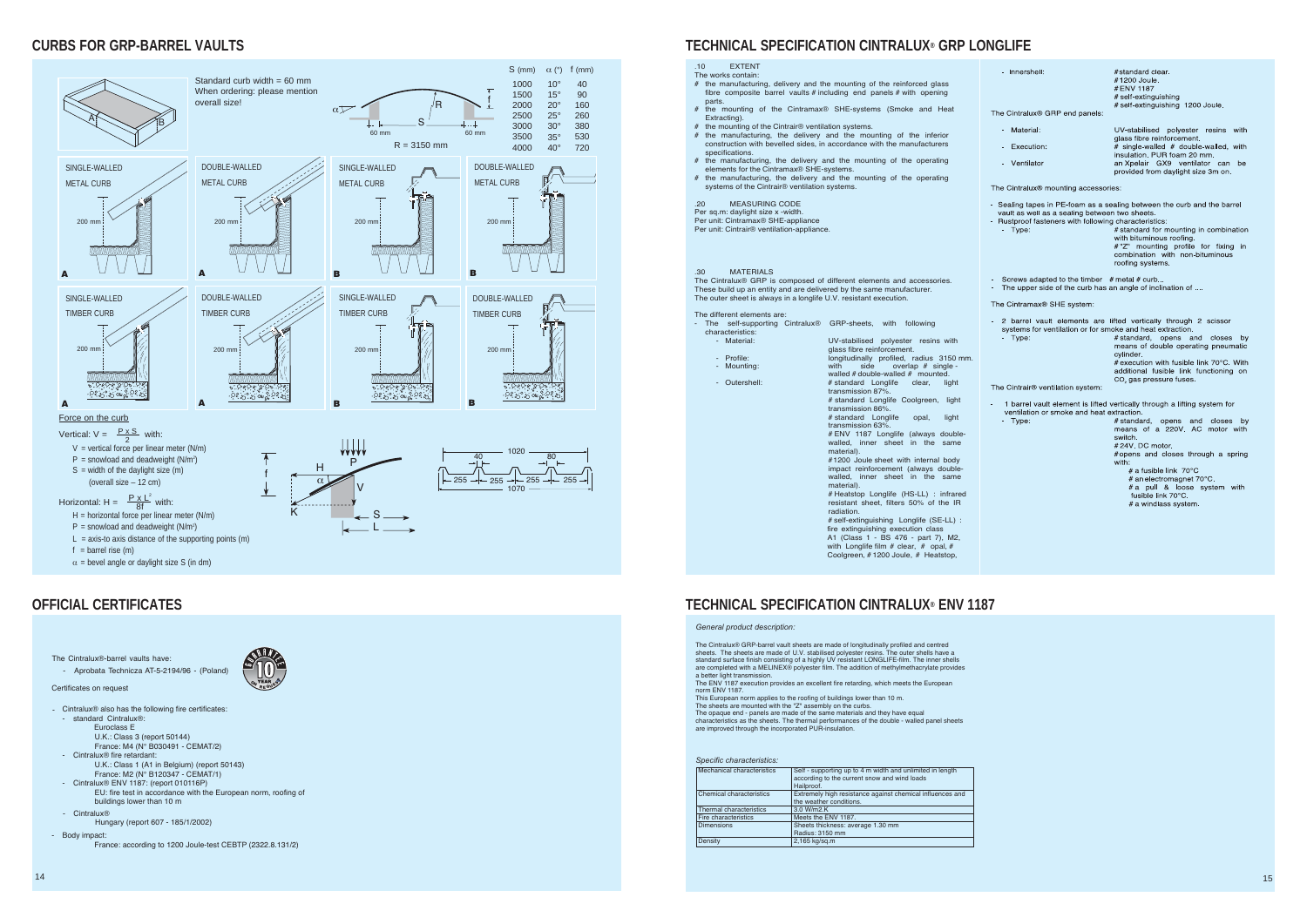## **TECHNICAL SPECIFICATION CINTRAMAX® CE, SKYVENT® AND CINTRAIR®**

The Cintrair® consists of a bichromatised opening system, hinged on one side. It is assembled on the inner side of the curb just under the inner shell. The system functions according to the natural ventilation through convection of hot air. Thanks to the screen it offers protection against the sun and the rain. It's an appliance, which permits to keep the aesthetical aspect and the characteristics of the light transmission, the accoustic and thermal insulation.





## **CINTRAMAX® CE**

#### General product description:

The Cintramax® consists of two galvanised scissors systems, mounted on the inside<br>of the curb just under the barrel vault. The system functions according to the principle of natural ventilation by convection of hot air. It also provides protection against the sun and the rain thanks to the umbrella system. This is an appliance, which permits to combine the aesthetical aspect and the characteristics of light transmission accoustic and thermal insulation of the barrel vault. The appliance meets the future European norms EN 12101-2.

The Cintramax® can be used in Cintralux® GRP and in massive Cintralux® barrel vaults with daylight size from 1m up to 4m. It has a length of ca 2m and can easily be built in both new and existing barrel vaults

The Cintramax® is opened by a double operating pneumatic cylinder. A special control cabin for an air pressure circuit, provided with "opening" / "closing" function by means of manual buttons, is applied. The possibility to connect a remote external control by means of a waiting contact on 24 Volt D/C, is foreseen. This electric contact is activated with an impuls on 24 V. On opening, the wire "open" is put under pressure and the wire "close" is automatically ventilated. On closing the opposite occurs. The concerned circuit is permanently under pressure

#### Specific characteristics control cabin:

| Description cabin     | Metal cabin coated in RAL 7032 (gravel grey)                                                                                                                                                                                                                                                       |  |  |
|-----------------------|----------------------------------------------------------------------------------------------------------------------------------------------------------------------------------------------------------------------------------------------------------------------------------------------------|--|--|
| Operating temperature | $-20^{\circ}$ C up to $+50^{\circ}$ C                                                                                                                                                                                                                                                              |  |  |
| <b>Dimensions</b>     | -For 1 to 2 zones<br>dim. $w = 380$ mm. $- h = 300$ mm. $- d = 155$ mm.<br>- For 3 and 4 zones the dim, of the cabin are<br>$w = 500$ mm $- h = 500$ mm $- d = 210$ mm.<br>For 5 zones: 600 x 600 x 210 mm.                                                                                        |  |  |
| Functioning pressure  | dry air under pressure - filtered - oilfree<br>operating pressure: 9 à 10 bar                                                                                                                                                                                                                      |  |  |
| Contains              | -reverse valve with automatic ventilation, provided with an<br>electromagnet on 24 Volt = impulse on the "open" valve<br>-pressure regulator with filter and condensation catcher<br>-3 transit screws 4/6<br>-all necessary cables and wiring in the cabin<br>-the cabin is ready to be connected |  |  |

#### Specific characteristics Cintramax®

| <b>Dimensions</b>              | The cylinders have a diameter of 32 mm and a running<br>length of 800 mm. Total length of 1200 mm. |  |  |
|--------------------------------|----------------------------------------------------------------------------------------------------|--|--|
| Operating pressure             | Minimum 9 bar and maximum 10 bar.                                                                  |  |  |
| Wind and rain detection        | As option, a wind and / or rain sensor can be installed.                                           |  |  |
| Aerodynamic<br>characteristics | C.V. value 0.63 (on a daylight size of 1.8m up to 3m and<br>length of 2m.                          |  |  |
| Option                         | Fusible link 70°C with CO2 cartridge                                                               |  |  |

## **CINTRAMAX® CE EN 12101-2 CINTRAIR®**

#### General product description :

The Cintrair® can be used in Cintralux® GRP barrel vaults with daylight size from 1m up to 3.5m. It has a length of ca 1m and can easily be built in both new and existing barrel vaults.

The opening of the Cintrair® is applied for

03 Cintralux® GRP LONGLIFE Microscopic section of a new sheet in Longlife execution with high UV resistance

01 Cintralux® GRP Microscopic section of a new sheet in the former execution

SHE (Smoke and Heat Extracting)

by a 24 Volt D/C motor or by a spring with fusible link. The spring with fusible link is provided with: - an electromagnet - a windlass system.

**VENTILATION** with a 220 Volt A/C motor with switch

#### Specific characteristics Cintrair®:

| <b>Dimensions</b> | The Cintrair creates a gap of 300 mm on one side of the<br>barrel vault.                         |  |
|-------------------|--------------------------------------------------------------------------------------------------|--|
| Pressure          | The D/C motor functions on a pressure of 24V.<br>The A/C motor operates on main voltage of 220V. |  |

## **SKYVENT®**

#### General product description :

The Skyvent® is a slat system, which can be built into every GRP barrel vault and/or independently used. On simple request, you can get the technicial information.

## **LIGHT TRANSMISSION & COLOUR STABILISATION**

## **SCHEME CINTRAMAX® CE AND CINTRAIR®**

04 Cintralux® GRP LONGLIFE Microscopic section of an artificially aged sheet in Longlife execution with high UV resistance

02 Cintralux® GRP Microscopic section of an artificially aged sheet in former execution



### **1a STANDARD (NON SELF-EXTINGUISHING)**

This graph mentions the difference in % of the light transmission for 3 materials, under the influence of 1000 hours of ultraviolet light. "Longlife" is the new composite material, provided of a Longlife protection film. "PC 1700 opaque" is opal polycarbonate of 1700 g/m2. "Non-Longlife" is the former composite material with the former protection film. The light transmission of the Longlife version hardly changed after 1000 hours of exposure, whereas the PC and non-Longlife GRP always develop to a lower light transmission.

## **1b STANDARD (NON SELF-EXTINGUISHING)**

This graph shows the difference in points on the yellowing index for 3 materials, under influence of 1000 hours ultraviolet light. "Longlife" is the new composite material, provided of a Longlife protection film. "PC 1700 opaque" is opal polycarbonate of 1700 g/m2.

"Non-Longlife" is the former composite material with the former protection film. The colour stability of the Longlife version develops much more favourably after 1000 hours of exposure than the PC 1700 sheet.













## **MICROSCOPIC SECTIONS**

## **CINTRAIR®**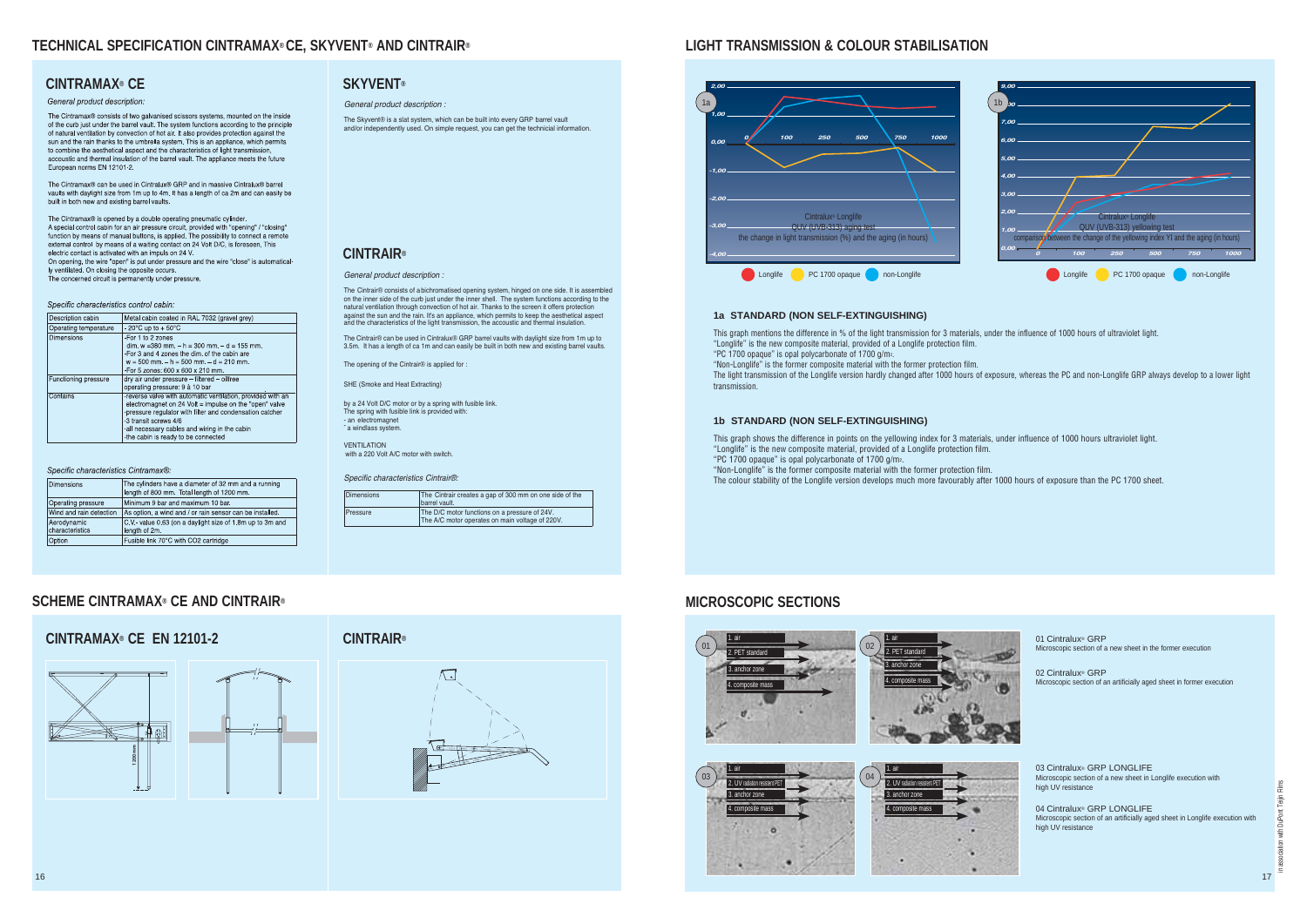The sheets are produced with the base of daylight size of the curb.  $\frac{1}{2}$  (1b) A curb width of 60 mm (daylight size + 120 mm) is used for calculation. If your curb has another width, please mention this on ordering !

Verify the dimensions of the curb before mounting. The longitudinal curb must be bevelled under the angle determined in 1b. The bevelled curb comes against the end of the curb in the longitudinal direction (against the end panel)! The roof covering must be pulled up

 $\alpha$ 

#### Practical information:

- The screws are delivered regarding the order for timber or metal.
- There are 8 "Z" profiles per sheet with adapted screws.
- The inner sheets are always shorter than the outer sheets.

near the daylight size.

Cintralux® GRP Longlife is custom made. It's important that the dimensions and the bevel of the curb correspond with the size of the barrel vault. Please bear the thickness of the roof covering in mind.





Single-walled mount- $\frac{6a}{6b}$  foam on the inner sheet  $\frac{1}{2a}$   $\frac{1}{2b}$   $\frac{3a}{10}$ . Screw the sheet in  $\frac{1}{2a}$  8a) 8b 8c every valley on using

Place the galvanised L-profiles at the end panel side. You  $\text{Ca}(3b)$  can determine the theoretical length of the consecutive  $\begin{pmatrix} 4 \end{pmatrix}$  single-walled end panel regard to  $\begin{pmatrix} 5a/5b \end{pmatrix}$ sheets in this way: (number of complete sheets x 1020 mm) +  $[$ (number of ridges to be adapted -1) x 255 mm  $] + 80$  mm  $+$ (10 mm for a DW end panel and 25 mm for a SW end panel). Compare this result with the real overall size of the curb and adjust the difference on moving the galvanised L-profiles forwarts or backwarts, on the end panels of the curb. In the triple walled execution, one can cut and adjust the L-profile of the pitched curb. Fix the L-profile on the curb side opposing the wind and rain direction. Place the under foam with the flat side on the curb. Install the first inner sheet on the curb side opposing the wind and rain direction.

Place the second profiled foam on the inner sheet and hook them under the "Z" profiles. The self-adhesive grey PVC foam must be fixed on the last ridge of the inner sheet to obturate the space between the inner and outer sheet.

the delivered screws and washer with neoprene ring. Double-walled mounting: The outer sheets can now be mounted. Screw them in the "Z" with stainless steel screws with washer and neoprene sealing (7a) or with the self-tapping screw with washer (7b)

At the end you should place the remaining sheets to check if you can end with a complete ridge and if the ridge height of the ridge fits exactly in the end panel. The last sheet sometimes needs cutting to size. Always end with a complete ridge.The galvanised L-profile must be placed at the end of the barrel vault. This profile enables the fitting of the end panel with the last ridge of the barrel vault. Bring the adhesive tape (adhesive on one side  $(6 \times 12 \text{ mm})$ ) on the last ridge and on the vertical part of the end panel. The end panel can now be placed. Please use the stainless steel screws with washer and neoprene ring.







For mounting of a double-walled barrel vault: Install all the inner sheets and screw them in every valley with screws without washer. The screw goes through the largest hole of the bichromatised "Z" (5a) or through the middle hole (5b) and through the under foam. The highest part of the "Z" profile is directed to the outer side of the curb. On the edge of the sheets the fixing is done slightly towards the outer edge.

This sheet is 25 mm inward for a single-walled end panel regard to

the outer side of the L-profile. To determine the correct heigth of the sheet ridge, one should place the end panel and push the sheet upwards for a proper fitting with the end panel. Please bear in mind that the upper side of the bend remains horizontal when mounting the sheets. For a 1200 Joule barrel vault with fall-through security, the first outer sheet is sawn till after the 3rd wave. This way, you get a crossed mounting with the outer sheets, by which the joints do not overlap.